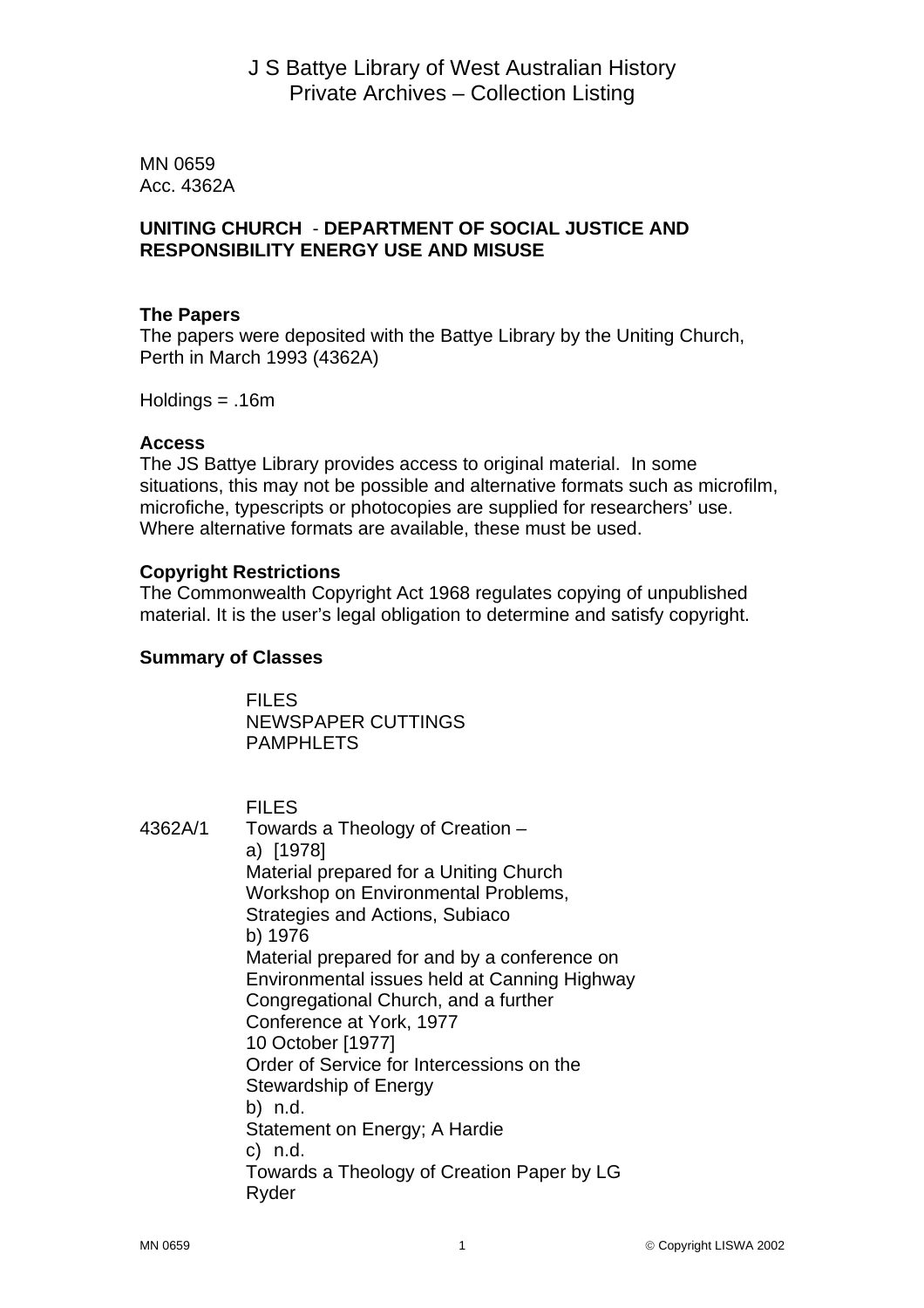# J S Battye Library of West Australian History Private Archives – Collection Listing

|            | d) July 1978                                                                  |
|------------|-------------------------------------------------------------------------------|
|            | P Burnham: A Christian Concern Regarding                                      |
| /2         | <b>Alternative Energy Sources</b><br>1978                                     |
|            | Energy for My Neighbour - An Action                                           |
|            | Programme of the World Council of Churches,                                   |
|            | Geneva                                                                        |
| /3         | 19 July 1978                                                                  |
|            | Extract from "Electronics" An Alternative Energy                              |
| /4         | <b>Energy Efficient Building Construction and</b>                             |
|            | Operation                                                                     |
|            | a) Department of Minerals and Energy, Victoria                                |
|            | b) May 1983                                                                   |
|            | Sub-committee on solar energy, Uniting Church,                                |
|            | Victoria – A Kit for use by Parish Property and<br><b>Building Committees</b> |
| /5         | [1978]                                                                        |
|            | North West Shelf Natural Gas Project                                          |
|            |                                                                               |
| /6<br>/7   | <b>NEWSPAPER CUTTINGS</b>                                                     |
|            | 22 July 1978 - 19 April 1984                                                  |
|            | Energy use - General                                                          |
|            | 20 September 1982 - 2 September 1983                                          |
| /8         | <b>Alternative Energy</b><br>19 June 1977; 7 September 1977; 20               |
|            | September 1978 - 1 December 1984                                              |
|            | <b>Nuclear Energy</b>                                                         |
| /9         | 20 February 1981 - 9 February 1985                                            |
|            | <b>Nuclear Accidents</b>                                                      |
|            |                                                                               |
|            | <b>PAMPHLETS</b>                                                              |
| /10        | n.d.                                                                          |
|            | Energy for Transport, Australian Transport                                    |
| /11        | <b>Advisory Council</b><br>n.d.                                               |
|            | D Bridenbaugh - The Nuclear Decision -                                        |
|            | Friends of the Earth, Perth                                                   |
| /12        | November 1981                                                                 |
|            | World International Service on Energy:                                        |
|            | International Networking Bulletin for Safe Energy                             |
|            | November, Amsterdam                                                           |
| /13<br>/14 | 21 July 1979                                                                  |
|            | Nuclear Accidents - Transcript of Four Corners                                |
|            | Report<br>11 May 1979                                                         |
|            | The Ethical Implicatons of Energy Production                                  |
|            | and Use, National Council of Churches of Christ                               |
|            | <b>USA</b>                                                                    |
| /15        | August 1977                                                                   |